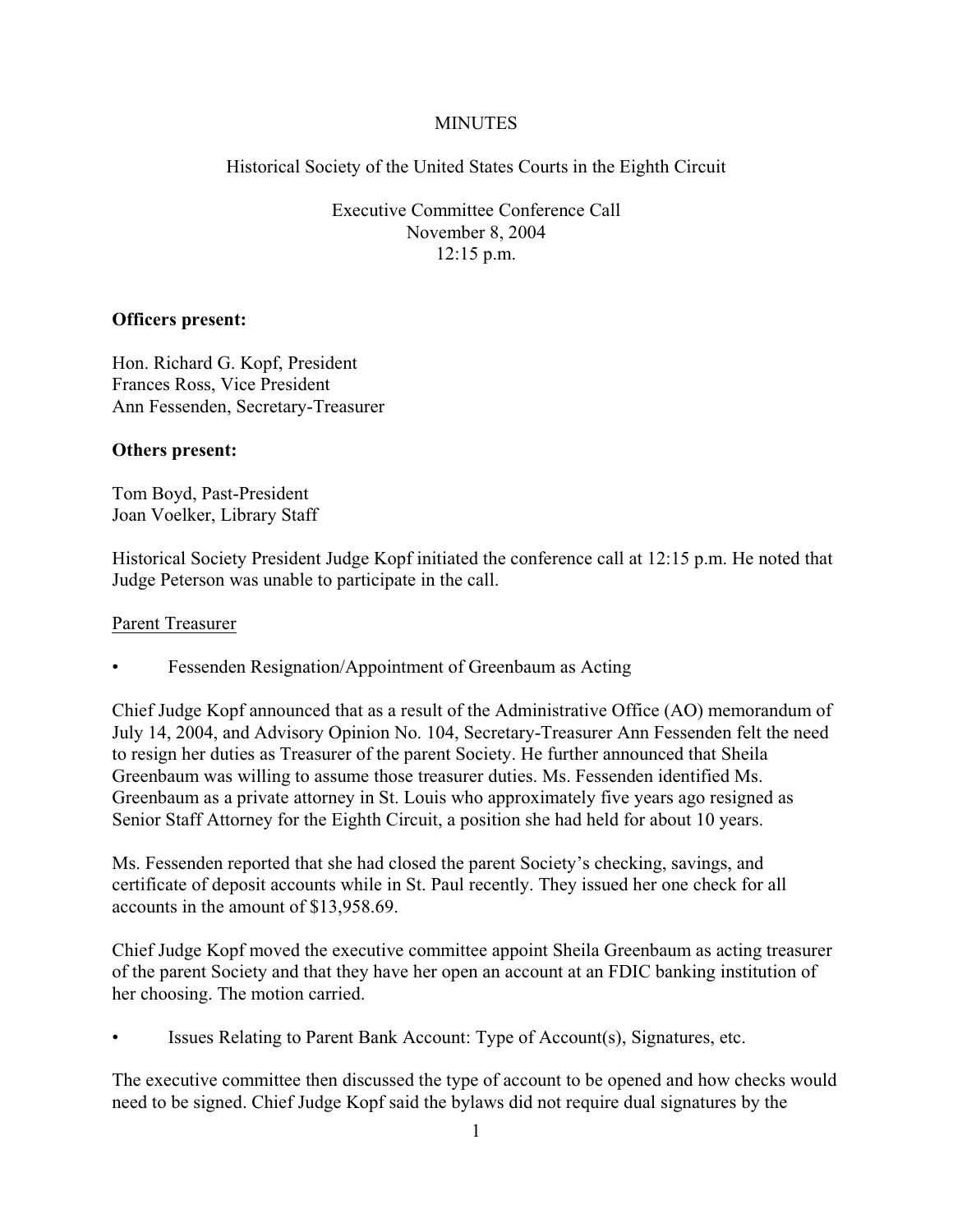treasurer and the president, as they had been operating. It was agreed that only the signature of the treasurer would be required in the future. Judge Kopf suggested, and the committee agreed, that Ms. Greenbaum would deposit all the parent funds into one checking account, so as to be more fluid given the current state of flux of the Society, and the type of checking account could be of Ms. Greenbaum's choosing. President Kopf pointed out that the bank may require his and Vice President Frances Ross' signature as a corporate resolution.

#### Update on Branch Treasurers; Report Made to Judicial Council

Ms. Fessenden told the executive committee that at the request of Chief Judge Loken, she had surveyed the clerks of court in the Eighth Circuit in order to determine the level of compliance with the AO's memorandum on historical society fund handling by court staff. Ms. Fessenden presented a report with the results at the September Eighth Circuit Judicial Council meeting. She then shared a summary of those results with the committee: the Nebraska branch had been in compliance, the parent organization and six branches were not in compliance but were in the process of finding non-court treasurers and having funds transferred, two branches appeared to have no funds, and one branch's funds were part of its court's attorney admission fee fund (hereafter referred to as AAFF). Ms. Fessenden told the committee there were a couple of discrepancies among the branches in what to do with funds after accounts were closed. After an audit, the Eastern District of Arkansas branch closed its account and deposited the monies in the AAFF. The South Dakota branch closed its account, but after being unable to find anyone to accept the funds, was planning to transfer the funds back to the treasury because an auditor told them depositing in the AAFF was not permissible.

Judge Kopf commented that he believed an accountant would not have a problem if money originally coming from the AAFF were redeposited into the AAFF, but an accountant would object if the funds came from other sources. Ms. Fessenden and Judge Kopf agreed that many issues would arise should the Historical Society dissolve.

#### Implications of AO's Advisory Opinion No. 104

Chief Judge Kopf gave a brief summary of his analysis of the AO's Advisory Opinion No. 104. He said that basically if the parent Historical Society and its branches were to continue as is but desire at times to raise non-AAFF funds, this would create problems for the judges and court staff in the Society. He said he felt the Historical Society could probably function just as well if it was agreed to not use AAFF, but he suspected that this would conflict with the Society's articles of incorporation, forcing the Society to be radically restructured. The third alternative, Judge Kopf outlined, would be to dissolve the Historical Society. Chief Judge Kopf suggested soliciting the advice of Chief Judge Loken and the chief district judges of the circuit.

The executive committee then commented on Judge Kopf's interpretation of Advisory Opinion No. 104. Frances Ross felt the Judge was taking a very practical approach, while Tom Boyd expressed some reservation. While he appreciated the Judge's analysis, he said he did not see the need to dissolve the Historical Society. He said he was, however, sensitive to the situation of court staff. Mr. Boyd said he agreed with the Judge's practical observation that there is limited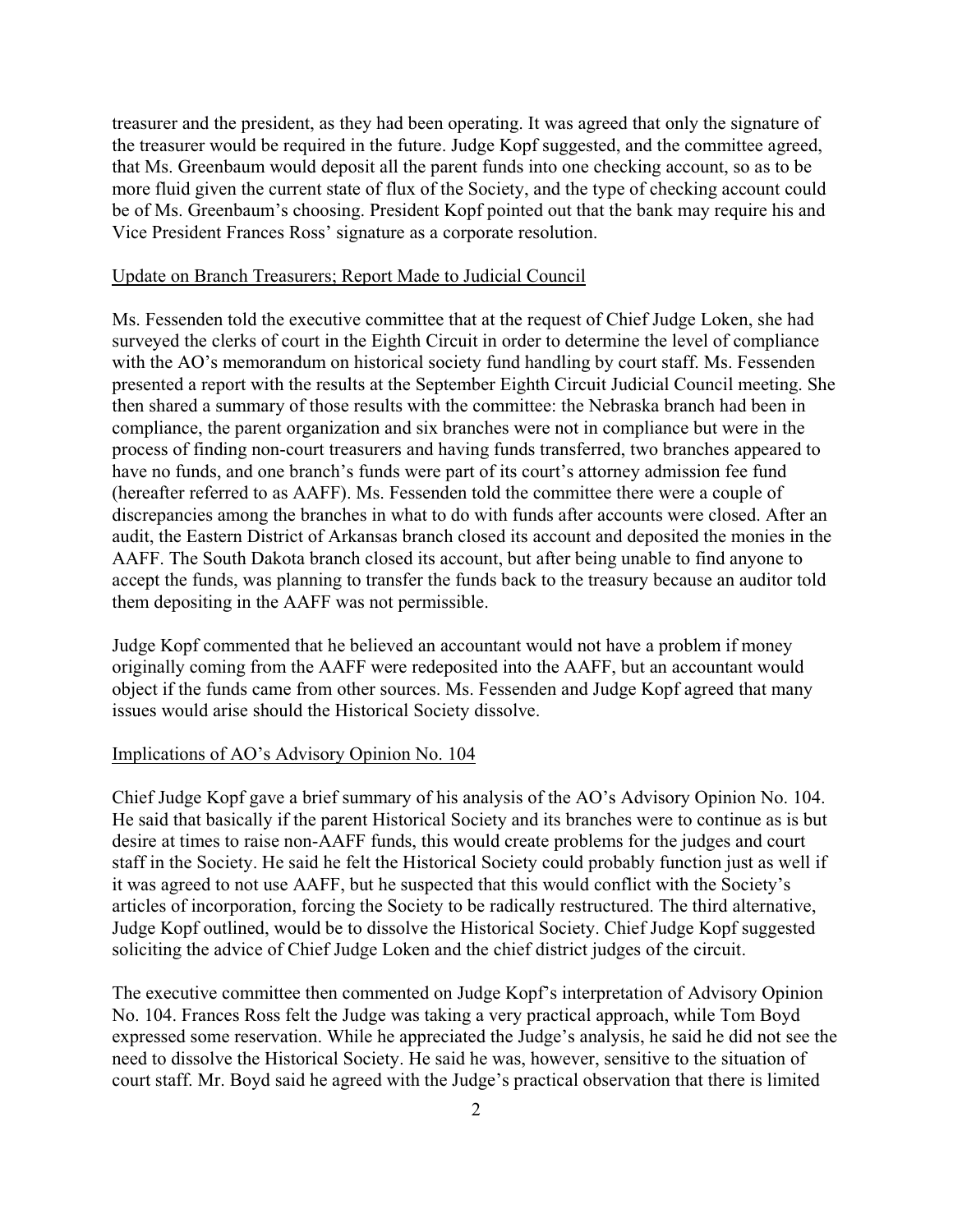involvement of the bar in the Society, but he felt that a successful Society ultimately depends on the meaningful involvement of the court. Without the court's active participation, Mr. Boyd said he saw no need to continue the Historical Society.

Judge Kopf asked Mr. Boyd that if he agreed that if the court were interpreted to be running the Historical Society, that it would need to be restructured or resolved in some way. Mr. Boyd replied that if that premise were true, yes, the Society would need restructuring. He felt, however, that according to the language of the Advisory Opinion, it could be argued that the Society is separate from the court. He further felt the Society could pursue funds without being in violation of the new rules.

Ann Fessenden commented that she agreed more with Judge Kopf's interpretation of the Advisory Opinion. In her view, the court does most of the work in operating the Society, while there are few private attorneys who are actively involved, with Mr. Boyd being one of the few. As an illustration she pointed out that the U.S. Courts Library has the Historical Society files, and the Society uses the Library's address as its business address.

Mr. Boyd said he had spoken with Brad Williams of the 9<sup>th</sup> Circuit Historical Society and Bruce Ragsdale of the Federal Judicial Center History Office regarding the Advisory Opinion No. 104. Their feeling was that the opinion came from a perceived problem with raising money for education centers rather than the regular functioning of the historical societies.

Judge Kopf asked Mr. Boyd if he felt, assuming that the Society did not dissolve, that making judges non-voting members would help. Mr. Boyd replied yes, though he felt that judges would be less likely to attend meetings if they had no vote. Further, he felt it was important to have judges as officers.

Judge Kopf pointed out that the problem with judges holding office is the use of the word "may" in the line in the Advisory Opinion which states, "... the Committee believes that the service of a judge or judicial employee as chairperson or president of the organization may raise ethical concerns." He said he would be reluctant to hold office himself since he's not sure what that means.

He further noted that there are two ethical issues: one for the individual judges and one for the institution. He added that if the Society wants judges to vote, perhaps lay persons could be given 2 votes each and judges 1 vote each so the lay votes out weigh the judges'.

Frances Ross asked if perhaps the Society could ask the AO for their interpretation of the Advisory Opinion. Chief Judge Kopf replied that the Committee on Codes of Conduct would likely not look at our Historical Society and tell us what is in compliance and not in compliance, but they may respond to specific issues.

Ms. Fessenden then asked the executive committee their opinion as to whether, should the Historical Society be dissolved, it would be acceptable for private attorneys to donate their time. Judge Kopf felt it would. Mr. Boyd noted that the Minnesota branch makes use of both AAFF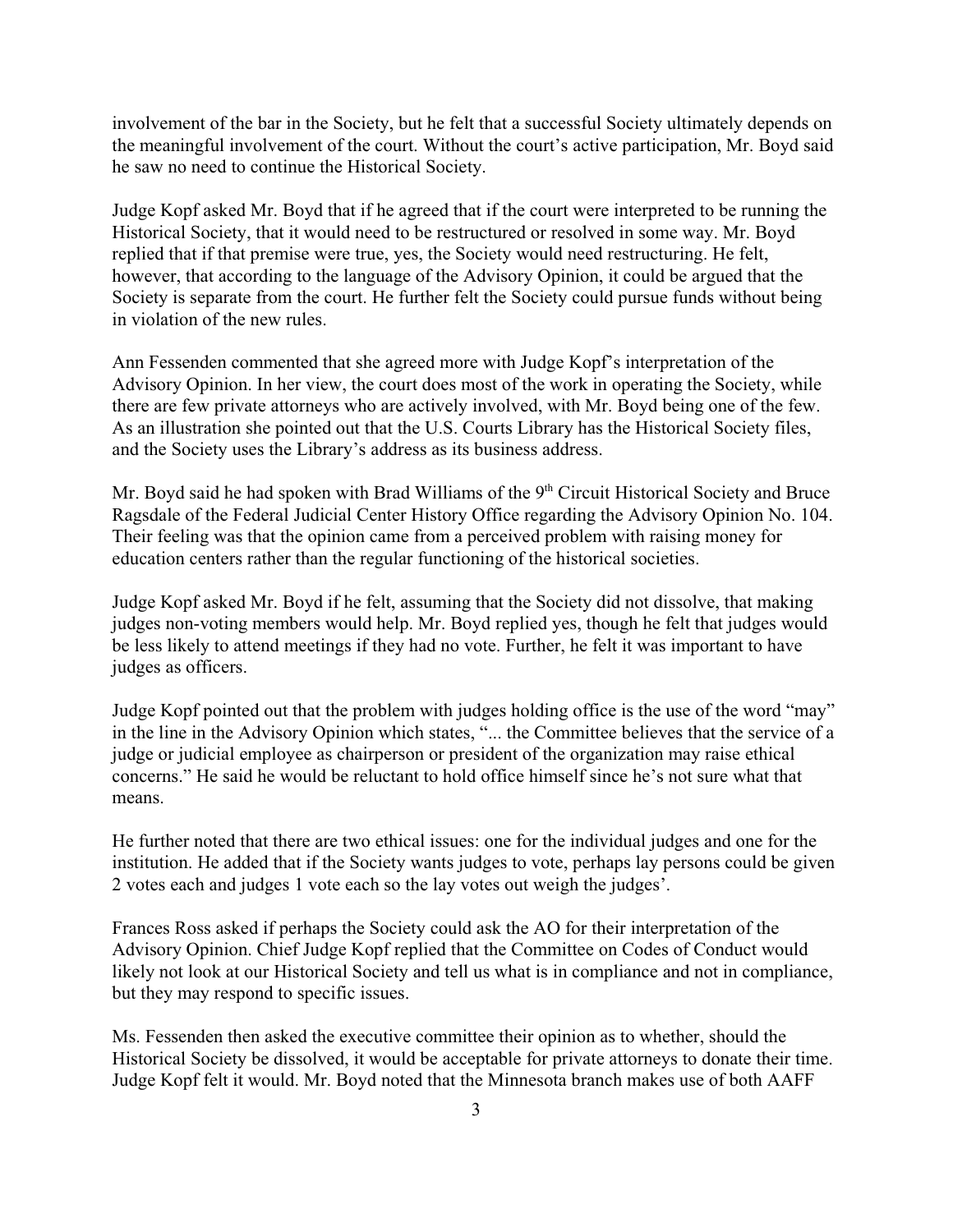and attorneys' time. Ms. Fessenden commented that if the Society were to dissolve, she would like to see something take its place that allows contributions of time from private attorneys.

Judge Kopf said it was apparent that the executive committee had differing views about the seriousness of the situation. He proposed that the committee ask Chief Judge Loken and the Eighth Circuit Judicial Council what they would like the Historical Society to do. After receiving their comments, the executive committee could again meet, followed by a meeting of the Historical Society board of directors. Judge Kopf added that he had not sent his memo of analysis to the board, as he did to the executive committee, because he wanted to alert the chief judges of the situation before they would receive questions from the board. He proposed seeking comment from Chief Judge Loken and the chief district judges so the tenor of their reactions could be conveyed to the Historical Society board and help the Society determine how to proceed. All thought this was a good approach.

Since the Judicial Council is likely to meet during April court week, Judge Kopf proposed asking for their comments by May 1, 2005. He then set the next executive committee meeting for Monday, May 16, 2005, at 12:15. At this meeting, a date would be set for a meeting of the board of directors.

## Report on State and Federal Court Historical Societies Annual Meeting, St. Louis, Sept. 30 - Oct. 2, 2004

Ann Fessenden reported that the State and Federal Court Historical Societies annual meeting in St. Louis had been a success. Approximately 30 persons attended the Thursday night reception at the Thomas F. Eagleton U.S. Courthouse, despite competition from the local bar association dinner, and a little under 20 persons attended the Saturday sessions at the Courthouse. She noted that thanks to Tom Boyd's fund-raising efforts, the St. Louis firm of Armstrong Teasdale contributed \$500 for the reception. The Eighth Circuit Historical Society contributed the rest of the cost of the meeting, a little over \$1,000.

One of the topics at the Saturday meeting was the future of the group, and a committee was formed to look into this and nominate people for roles. Tom Boyd asked if the Supreme Court Historical Society had voiced the concept of providing some form of leadership for the state and local federal court societies, and Ms. Fessenden replied that a member of that Society was in fact present and did bring up such a possibility.

### Publication of the Court of Appeals History

Tom Boyd reported that the Appeals branch was moving forward with publication of the Court of Appeals history with the University of Minnesota. He sought the executive committee's approval to enter into a publication contract between the University of Minnesota Board of Regents and the Appeals branch. Frances Ross inquired as to the terms of the contract, and Mr. Boyd mentioned terms such as publisher rights and indexing. He also reported that the University's Board of Regents requires an indemnification clause absolving the University of responsibility in any disputes that may arise.